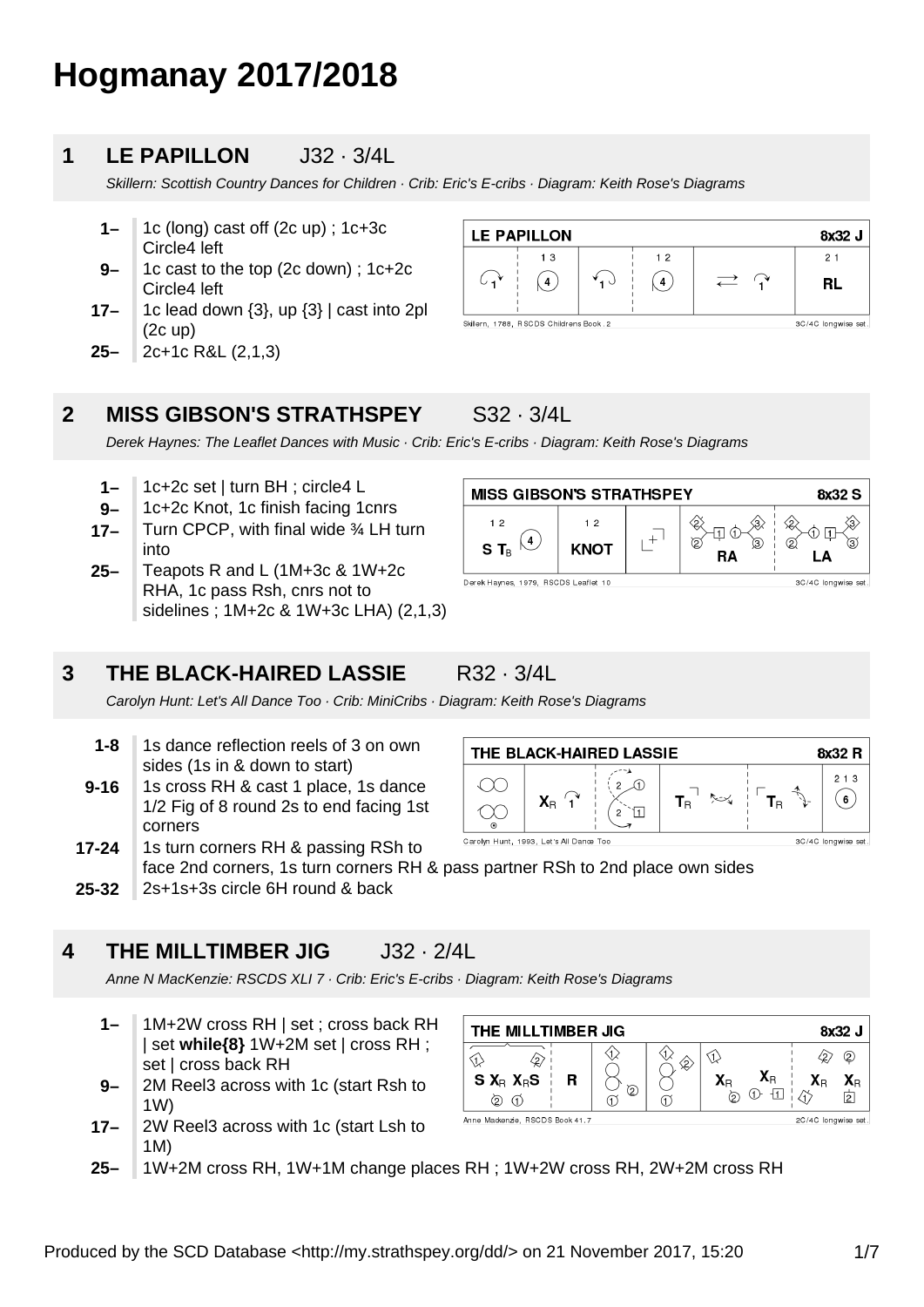# **5 THE SAUCHIE HAUGH** S32 · 2/4L

George S Emmerson: The Leaflet Dances with Music · Crib: Eric's E-cribs · Diagram: Keith Rose's Diagrams

- **1–** 1c lead down the middle and up (2c step in)
- **9–** 1c+2c Rondel (2,1)
- **17–** 2c+1c NHJ A{1}&R{1} | turn BH ; open into circle4 L (to 2,1)
- **25–** 2c+1c Poussette

### **6 TIPTOE AND SWAY** R32 · 3/4L

John Bayly: Imperial Book of Scottish Country Dances - Volumes 1-3 · Crib: MiniCribs · Diagram: Keith Rose's **Diagrams** 

- **1-8** 1s turn RH & cast 1 place, 2s+1s+3s turn RH, 2s & 1s cast 1 place **while** 3s lead to top & face out
- **9-16** 3s+1s dance double Fig of 8 round standing 2s
- **17-24** 3s turn RH & cast 1 place, 2s+3s+1s turn RH, 2s & 3s cast 1 place **while** 1s lead to top
- **25-32** 1s+2s dance Allemande

### **7 MISS ALLIE ANDERSON** J32 · 3/4L

Mina Corson: The Leaflet Dances with Music · Crib: Eric's E-cribs · Diagram: Keith Rose's Diagrams

- **1–** All clap, 1W+2W+3W dance Rsh once round P to face down with him RHJ ; All lead down the middle
- **9–** All M turn P under R arm and lead up to  $(1x, 2x, 3x)$ ; All set,  $\frac{1}{2}$  RH turn into

| 8x32 J<br><b>MISS ALLIE ANDERSON</b> |                                                           |                         |                                                                                                                    |                                                      |      |          |  |  |
|--------------------------------------|-----------------------------------------------------------|-------------------------|--------------------------------------------------------------------------------------------------------------------|------------------------------------------------------|------|----------|--|--|
| ALL<br>Х                             | $\overline{3}$<br> 2 <br>$\frac{1}{2}$ 3<br>$\frac{1}{2}$ | 1 2 3<br>$\overline{R}$ | $\mathbf{T}_{\mathsf{R}_2^1} \leftarrow \; \mathbf{S} \; \mathbf{T}_{\mathsf{R}_2^1} $<br>L under M's<br>right arm | $123$ $\frac{1}{2}$ $1 \times 2 \times 3 \times 123$ | PROM | ≺ହ<br>RA |  |  |
|                                      | 3C/4C longwise set.<br>Mina Corson, RSCDS Leaflet 14      |                         |                                                                                                                    |                                                      |      |          |  |  |

- **17–** 1c+2c+3c Promenade (1,2,3)
- **25–** 1c+2W RHA, 1M finishing 2pl own side (2M up on [3-4]) ; 1c+2M LHA (2W up on [7-8]) to (2,1,3)

### **8 DUNCAN MACKAY** S32 · 3/4L

Scottish Country Dances of The 18th Century · Crib: MiniCribs

- **1-8** 1s+2s circle 4H round to left, 1s lead down below 3s & cast up to 2nd place
- **9-16** 1s+3s circle 4H round to left, 1s cross up RH & cast 1 place to face 1st corners
- **17-24** 1s turn 1st corner 2H & end between corners, 2s+1s+3s set & 1s face 2nd corners, 1s turn 2nd corners 2H ending between corners & all set
- **25-32** 1s dance reels of 3 on opposite sides giving LSh to 1st corners & cross passing RSh to 2nd places

George S Emmerson, 1967, RSCDS Leaflet 12

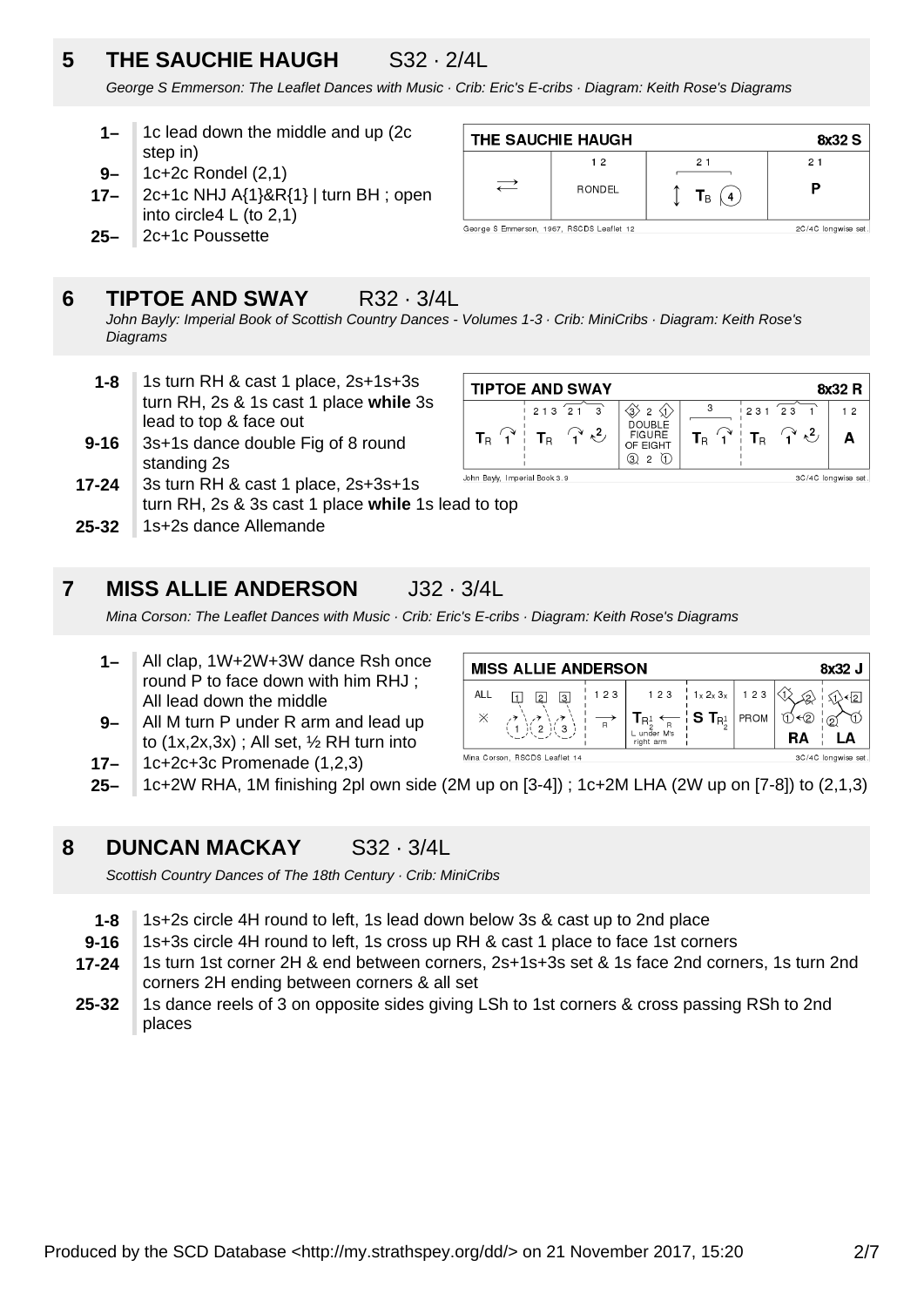### **9 THORNYCROFT** R32 · 2/4L

Roy Goldring: Graded and Social Dances 2 - 23 Dances · Crib: Eric's E-cribs · Diagram: Keith Rose's Diagrams

- **1–** 1M & 2W cross and cast Rsh round P ; turn RH 1½ to own places
- **9–** 1W & 2M repeat Lsh / LH
- **17–** 1c BHJ slip down the middle and up
- **25–** Poussette

### **10 IT'S NOT ROCKET SCIENCE** J32 · 3/4L

Reiner, Joanna & Mellott, Emily: Delaware Valley Silver · Crib: Eric's E-cribs · Diagram: Keith Rose's Diagrams

- **1--** 1c+2c set | cross RH ; set | petronella to midline facing P (M above W)
- **9--** 1c+2c ½ Reel4 on midline ; turn P RH  $1\%$  to sidelines  $(2,1,3)$
- **17--** 1c+3c R&L
- **25--** Circle6 and back (2,1,3)

### **11 SEANN TRIUBHAS WILLICHAN** S32 · 2/4L

Thomas (19C) Wilson: RSCDS XXVII 9 · Crib: Eric's E-cribs · Diagram: Keith Rose's Diagrams

- **1–** 1c cast off behind own lines and cast back
- **9–** 1W+2M set and change places RH **while**{4} 1M+2W change places RH and set ; repeat
- **17–** 1c lead down the middle | turn RH ; lead up and cast off to 2pl (2c up)
- **25–** 2c+1c set | turn BH ; open into circle4 L.

### **12 MRS MACLEOD** R32 · 3/4L

RSCDS VI 11 · Crib: Eric's E-cribs · Diagram: Keith Rose's Diagrams

- **1–** 1c+2c RHA ; LHA
- **9–** 1c lead down the middle (2c up) ; and up to face 1cnrs
- **17–** 1c set to and turn corners, finish between corners
- **25–** Lsh Reels3{6} on the sides, 1c cross RH.

| <b>MRS MACLEOD</b>                                         |    |  |                    | 8x32 R                  |  |  |
|------------------------------------------------------------|----|--|--------------------|-------------------------|--|--|
| 12                                                         | 12 |  |                    | $\odot$                 |  |  |
| RA                                                         | LA |  | $S$ T <sub>B</sub> | $\mathsf{X}_\mathsf{R}$ |  |  |
|                                                            |    |  |                    |                         |  |  |
| The Ballroom, 1827, RSCDS Book 6.11<br>3C/4C longwise set. |    |  |                    |                         |  |  |

**THORNYCROFT** 

 $\sqrt{2}$  $\mathbf{1}$ 

⋒  $\overline{c}$   $\odot$ 

 $\mathbf{J}_{\mathsf{R1}^\mathbf{1}_2}$ 

4 Roy Goldring, Graded and Sodal Dances 2

 $\sqrt{1}$  2

 $\varnothing$ 

**SEANN TRIUBHAS WILLICHAN** 8x32 S  $21$  $\overline{\text{D}}$  $\langle 2 \rangle$ ,<br>′∏ 2 3 4  $S X_R X_R S$  $\Rightarrow$  T<sub>R</sub>  $\leftarrow$   $\left\langle \cdot \right\rangle$ R S T $_{\tiny{\text{B}}}\ (\Delta)$  $\bigoplus$  2 3 4  $\circledcirc$ 

Thomas Wilson, 1816, RSCDS Book 27.9



 $^{\circ}$ 

 $\mathbf{T}_{L,1}$ <sup>1</sup>

∛∑

 $\frac{1}{2}$ 

8x32 R  $12$ 

P

2C/4C longwise set

2C/4C longwise set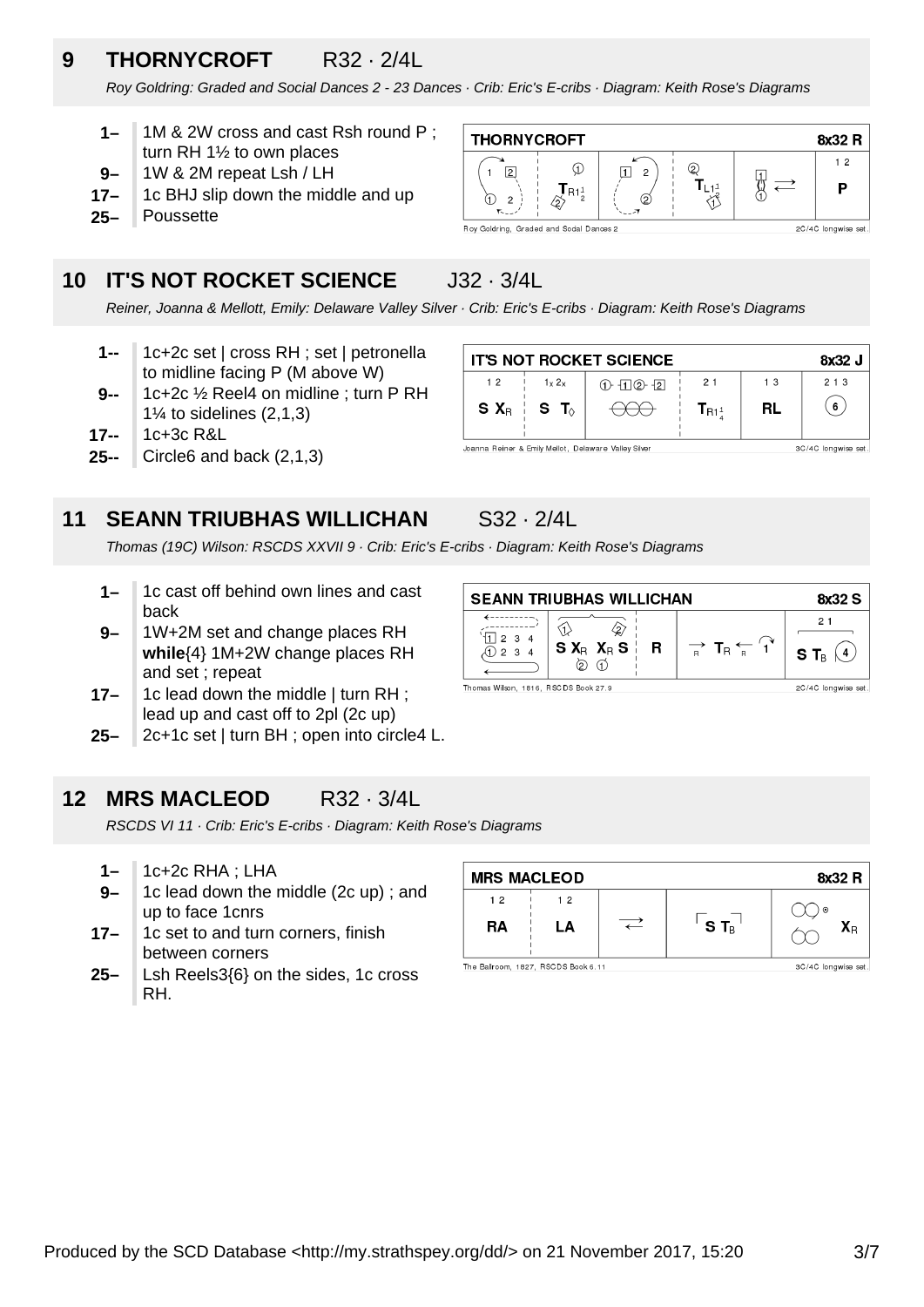### **13 POSTIE'S JIG** J32 · 4/4L

Roy Clowes: Ormskirk Scottish Dances - Memorial Edition · Crib: Eric's E-cribs · Diagram: Keith Rose's Diagrams

- **1–** 1c+4c set, cast to middle positions (2c+3c step to end);  $1c&4c$   $\frac{1}{2}$  Fig8 round end C  $(2,1x,4x,3)$
- **9–** 1M+4M and 1W+4W cross NHJ, (W under men's arch), turn cnr ¾ with 'free' hand ; 1c facing 4c change places NHJ (arch going up), turn cnr as before
- **17–** Repeat (Men's arch ; arch going up)
- **25–** 1c+4c ½ R&L ; turn P RH



Note that both times the couple moving UP makes the arch.

## **14 ARGYLL STRATHSPEY** S32 · 3/4L

Roy Goldring: RSCDS XXXV 3 · Crib: Eric's E-cribs · Diagram: Keith Rose's Diagrams

- **9– 1–** 1c+2c+3c ½ RH turn and remain in middle, swivel R and dance out to opposite side ; repeat, to own places
- 1c+2c+3c Circle6 and back, 1c & 3c finish facing down / up the middle
- **17–** 1c+3c R&L up / down, to own places
- **25–** 1c+2c Tournée.



### **15 THE VALLEY OVER THE HILL** R32 · 3/4L

- Dan Blim: 2eeladelphia · Crib: Eric's E-cribs
- **1--** 1c set | cast off (2c up) ; ½ Fig8 R (2,1x,3)
- **9--** 1c+cnrs to the R ½ diag. R&L ; S&Link3 into lines across (all face P)
- **17--** 1c+cnrs to the L ½ diag. R&L ; S&Link3 (2,1,3)
- **25--** Circle6 and back

**16 TRIP TO FANWOOD** J32 · 3/4L

Chris Ronald: 12 Scottish Country Dances [Ronald, 2009] · Crib: Eric's E-cribs · Diagram: Keith Rose's Diagrams

- **1–** 1c cross RH | cast off 2 ; cross LH and cast up to face 1cnr (2c up)
- **9–** ½ Diag Reel4 with 1cnrs ; 1c Turn LH to face 2cnr
- **17–** ½ Diag Reel4 with 2cnrs ; 1c Turn LH 1½ to midline, M below W



**25–** Teapots R (3c+1W & 1M+2c RHA), at end 1c pass Lsh to opposite side ; All Chase clw ½ to  $(2.1.3)$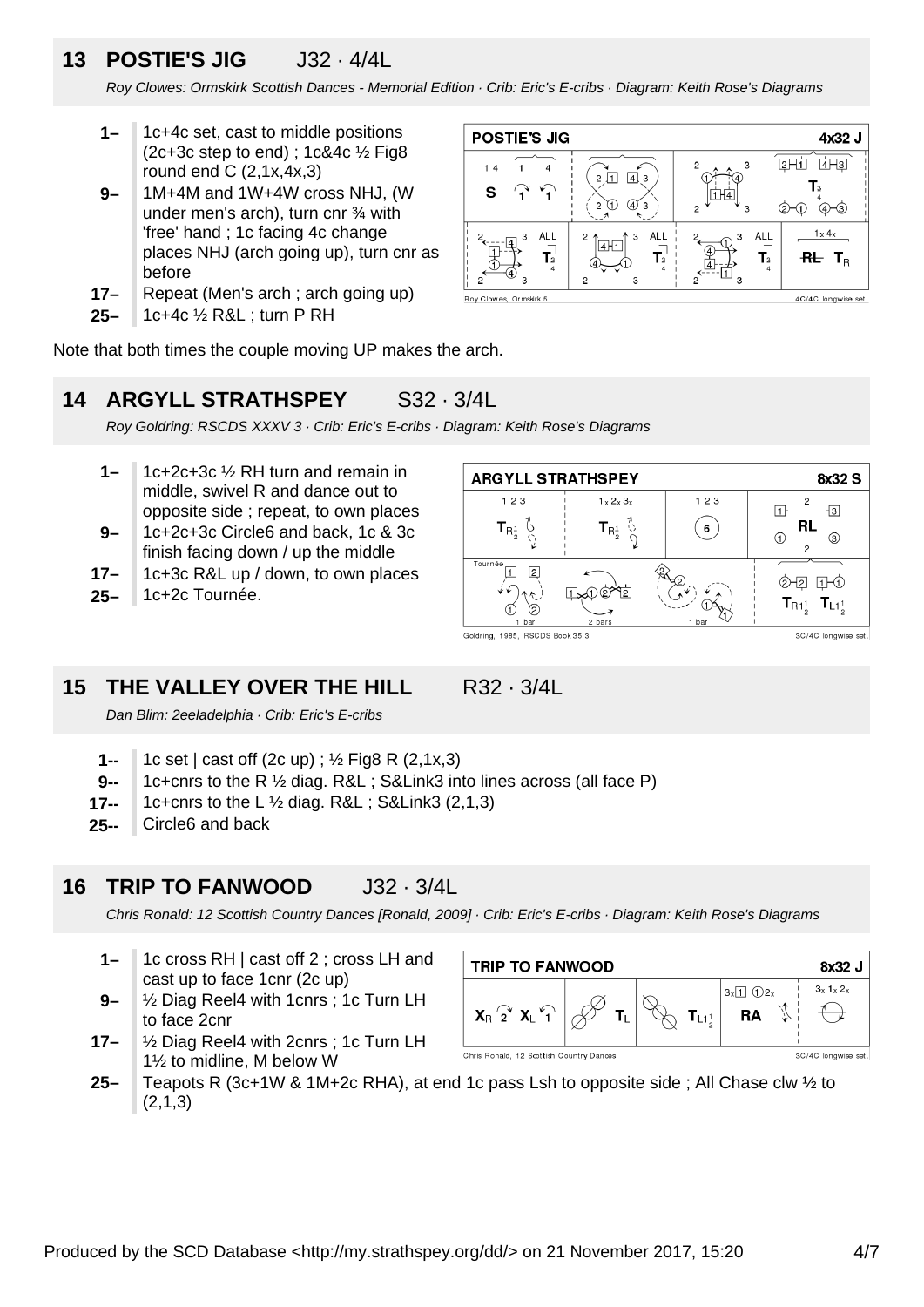# **17 SLEEPWALKING** R32 · 3/4L

Katherine Giacoletti · Crib: Eric's E-cribs · Diagram: Keith Rose's Diagrams

- **1–** 1c cross RH | cast (2c up) ; turn LH and cast off  $(3c \text{ up})$   $(2,3,1x)$
- **9–** Mirror Reels3 on the sides, 3c starting out and down
- **17–** 3c continue the reel to3pl **while**{} 1c NHJ dance to the top | 1c cast off and  $\frac{1}{2}$ Fig8 down to (2,1,3)



**25–** 1c turn 1cnr RH and pass P Rsh ; turn 2cnr RH and pass Rsh to (2,1,3) (corners turn for {4})

### **18 THE DILLSBURG JIG** J32 · 3/4L

Shengzhang Tang: Performance Dancing with The Red Thistle Dancers · Crib: Eric's E-cribs · Diagram: Keith Rose's **Diagrams** 

- **1–** 1c long cast (2c up) ; dance between 3c and cast up to (2,1,3)
- **9–** All c dance Rsh round P to finish  $(2,1,3)$  facing clw; all chase  $\frac{1}{2}$  clw (3x,1x,2x)
- **17–** All circle6 L and back

| THE DILLSBURG JIG                              |                   |                     |                       |                       | 8x32 J |
|------------------------------------------------|-------------------|---------------------|-----------------------|-----------------------|--------|
| 3<br>2<br>Q<br>ົ                               | 213<br>$\sim$ $-$ | 213<br>Chase        | $3x$ 1 $x$ 2 $x$<br>6 | $3x 1x 2x$ $3x 1x 2x$ | Chase  |
| Shengzhang Tang, 1996, Performance Dandng with |                   | 3C/4C longwise set. |                       |                       |        |

**25–** All c dance Lsh round P to finish (3x,1x,2x) facing cclw ; all chase ½ cclw (2,1,3)

### **19 JOHN MCALPIN** S32 · 3/4L

Hugh Foss: Magazine Dances 2005-2009 · Crib: Eric's E-cribs · Diagram: Keith Rose's Diagrams

- **1–** 1c advance and touch RH {1}, retire {1} | cross LH ; lead down RH (2c up) | turn LH to face 1cnrs
- **9–** Turn CPCP (to 2,1,3)
- **17–** 2W+1W+3W set, advance ; retire, and set, **while**{} 2M+1M+3M stand | set ; A&R

| <b>JOHN McALPIN</b><br>8x32 S                     |  |                                                           |                                           |                                                                                |       |  |  |  |
|---------------------------------------------------|--|-----------------------------------------------------------|-------------------------------------------|--------------------------------------------------------------------------------|-------|--|--|--|
| $\updownarrow$ $X_L \stackrel{1}{\smile} T_{L^3}$ |  | शिर्मग्रना<br>$\circled{2}$ $\circled{1}$ $\circled{3}$ : | $s \downarrow \uparrow s$<br>$\mathbf{C}$ | 2 1 3<br>$X_{\mathsf{R}}\left(\overline{\mathsf{G}}\right)\mid X_{\mathsf{R}}$ | 3 1 2 |  |  |  |

Hugh Foss, Galloway Album, RSCDS 3 Foss, Magazine 2005-2009 3C/4C longwise set.

**25–** All cross RH | ½ circle6 L ; All cross LH | ½ circle6 R (to 2,1,3)

### **20 EH3 7AF** J32 · 3/4L

Roy Goldring: RSCDS XL 6 · Crib: Eric's E-cribs · Diagram: Keith Rose's Diagrams

- **1–** 1c lead down the middle and up, on [8] 2c+3c step in for
- **9–** 1c+2c+3c Promenade, at end 1c cast off (to 2,1,3)
- **17–** 1c cross Rsh | turn 1cnr RH ; cross up/dn Rsh | turn 2cnr RH (2,1x,3) |



**25–** 2c+1M & 1W+3c RHA ; 1c ½Fig 8 Rsh round 4cnr (2,1,3)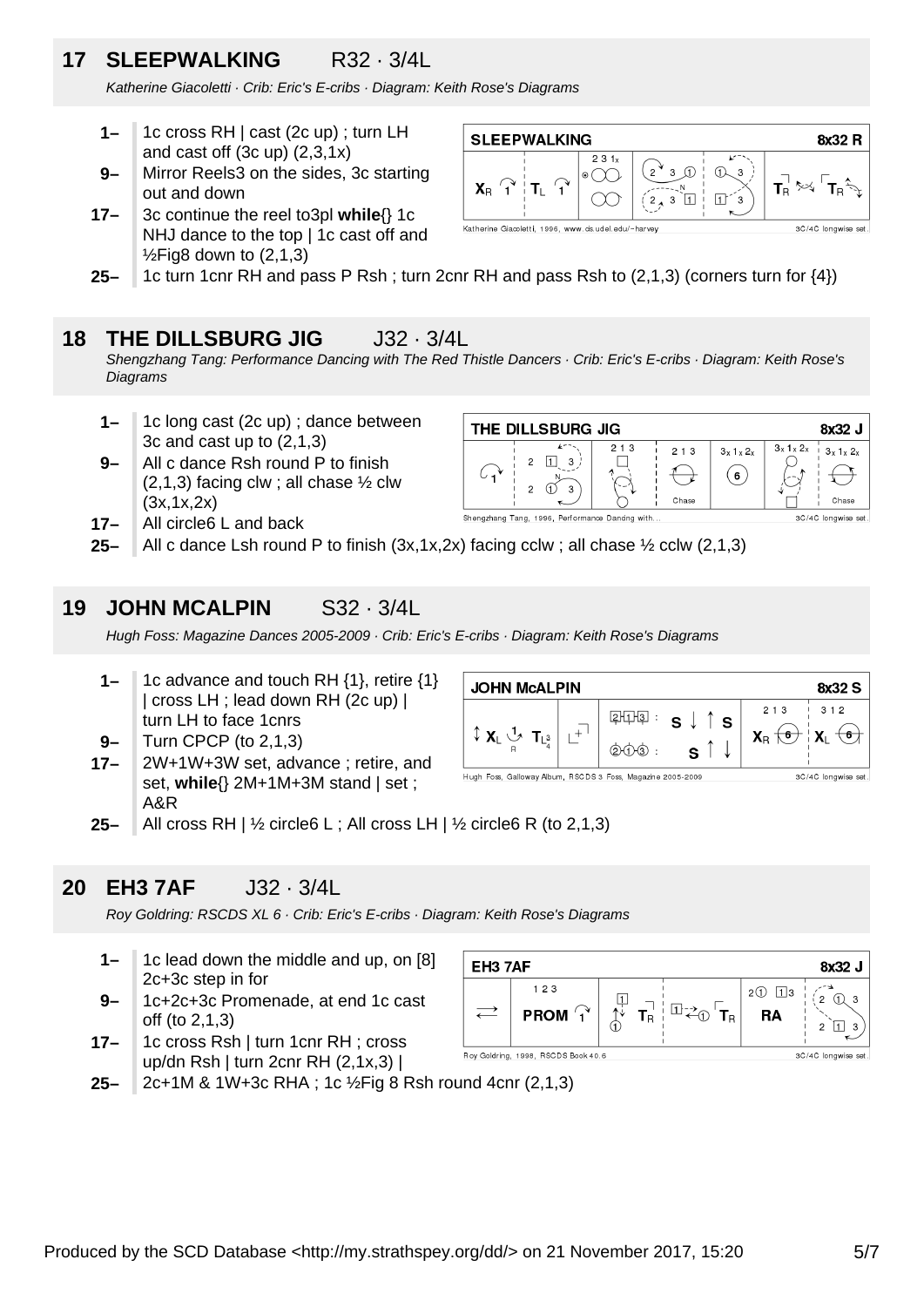### **21 BOHEMIAN REFLECTIONS** R32 · 3/4L

⊓  $\overline{2}$ 

 $\overline{2}$ 

**BOHEMIAN REFLECTIONS** 

 $\mathsf{T}_{\mathsf{L1}^1_2}$ 

Holger Schuckelt, 2016, RSCDS Book 51

RΔ

Holger Schuckelt: RSCDS LI 12 · Crib: Eric's E-cribs · Diagram: Keith Rose's Diagrams

- **1--** 1c lead down [ cross and cast to 2plx (2c up) ; 1c turn LH 1 1/4 to midline, Lsh to Lsh, facing own sides
- **9--** 1c Teapots R, pass Rsh ; Teapots L (2,1x,3)
- **17--** 2c+1c La-Chain, 1M face out at end
- **25--** 1M followed by P casts round 3W | crosses to own side ; 1M casts round 3M **while** 1W dance up to 2pl, pulling Rsh back | all set

### **22 LAND O' CAKES** S32 · 3/4L

Goulding (18C): RSCDS XXIX 1 · Crib: Eric's E-cribs · Diagram: Keith Rose's Diagrams

- **1–** 1c lead down, cross below 2c, cast round 3c, lead to top, cast to 2plx (2c up) (2,1x,3).
- **9-14** 2c+1c+3c: 5 hands of G-Chain (2c cross to start) (1x,2,3x)
- **15-16** 1c+ 3c turn BH ½ opening to form
	- **17–** 1c+2c+3c circle6 and back
	- **25–** 1c+2c Allemande



8x32 R

 $213$ 

S

 $21x$ 

╈

甪

3

3C/4C longwise set.

### **23 OLD NICK'S LUMBER ROOM** J32 · 3/4L

RSCDS XXVI 6 · Crib: Eric's E-cribs · Diagram: Keith Rose's Diagrams

- **1–** 1c turn RH | cast off (2c up) ; lead between 3c and cross | cast up (to 2,1x,3)
- **9–** All set | Rsh Reels3{6} across (W up, M down) (2,1x,3)
- **17–** Reels3{6} on the sides, Rsh to 2cnr | 1c cross RH and face up NHJ

| <b>OLD NICK'S LUMBER ROOM</b><br>8x32 J |                                 |                        |         |                       |    |                     |  |
|-----------------------------------------|---------------------------------|------------------------|---------|-----------------------|----|---------------------|--|
|                                         | З                               | 21 <sub>x</sub> 3<br>s | $\odot$ | $_{\odot}$<br>$X_{R}$ | 21 | 13                  |  |
|                                         | Thompson, 1759, RSCDS Book 26.6 |                        |         |                       |    | 3C/4C longwise set. |  |

**25–** 2c+1c circle4 L ; 1c turn towards each other into 1c+3c circle4 R.